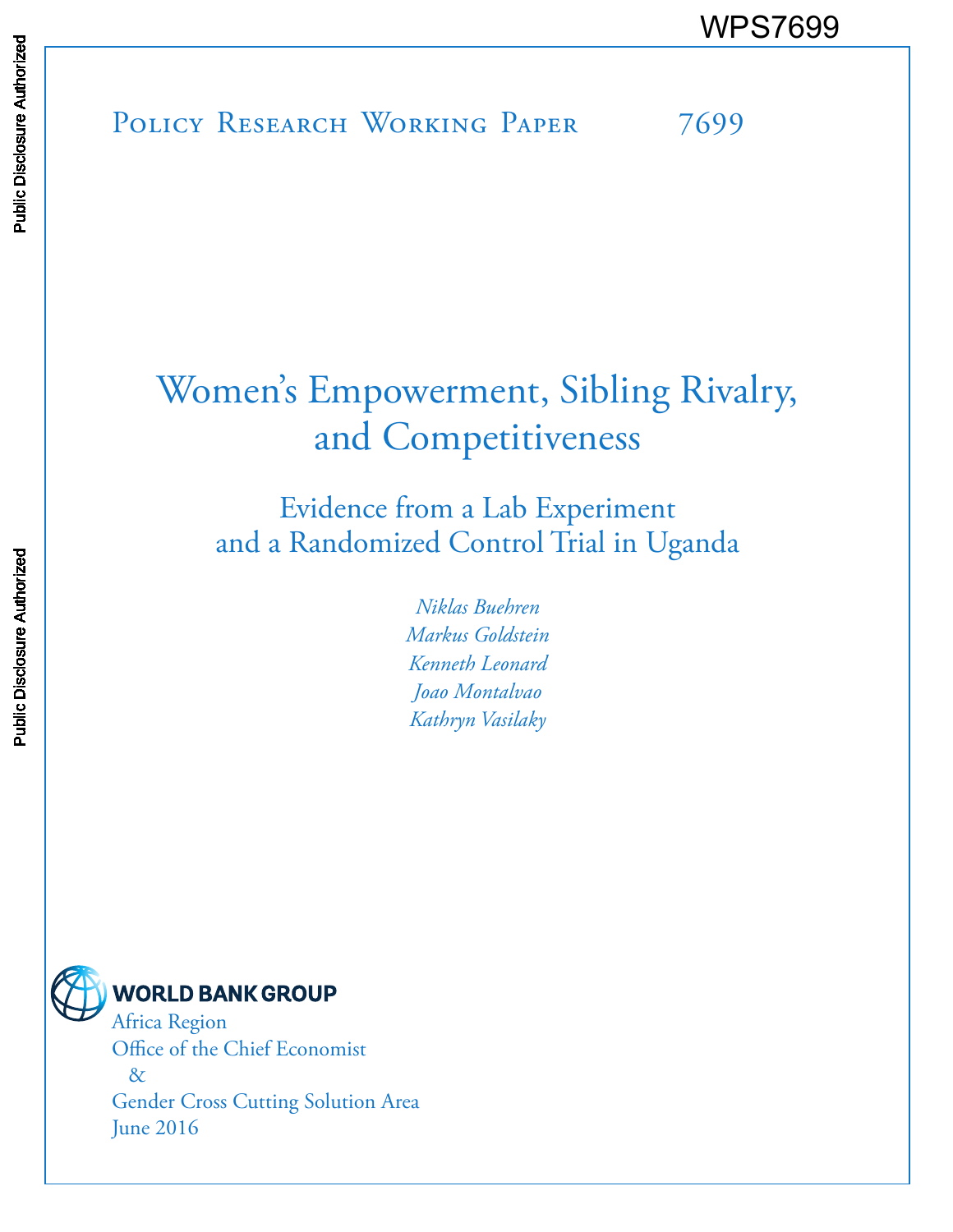### **Abstract**

This study looks at how a community event—adolescent women's economic and social empowerment—and a family factor—sibling sex composition—interact in shaping gender differences in preferences for competition. To do so, a lab-in-the-field experiment is conducted using competitive games layered over the randomized rollout of a community program that empowered adolescent girls in Uganda. In contrast with the literature, the study finds

no gender differences in competitiveness among adolescents, on average. It also finds no evidence of differences in competitiveness between girls in treatment and control communities, on average. However, in line with the literature, in control communities the study finds that boys surrounded by sisters are less competitive. Strikingly, this pattern is reversed in treatment communities, where boys surrounded by (empowered) sisters are more competitive.

This paper is a product of the Office of the Chief Economist, Africa Region and the Gender Cross Cutting Solution Area. It is part of a larger effort by the World Bank to provide open access to its research and make a contribution to development policy discussions around the world. Policy Research Working Papers are also posted on the Web at http://econ.worldbank. org. The authors may be contacted at jmontalvao@worldbank.org.

*The Policy Research Working Paper Series disseminates the findings of work in progress to encourage the exchange of ideas about development*  issues. An objective of the series is to get the findings out quickly, even if the presentations are less than fully polished. The papers carry the *names of the authors and should be cited accordingly. The findings, interpretations, and conclusions expressed in this paper are entirely those of the authors. They do not necessarily represent the views of the International Bank for Reconstruction and Development/World Bank and its affiliated organizations, or those of the Executive Directors of the World Bank or the governments they represent.*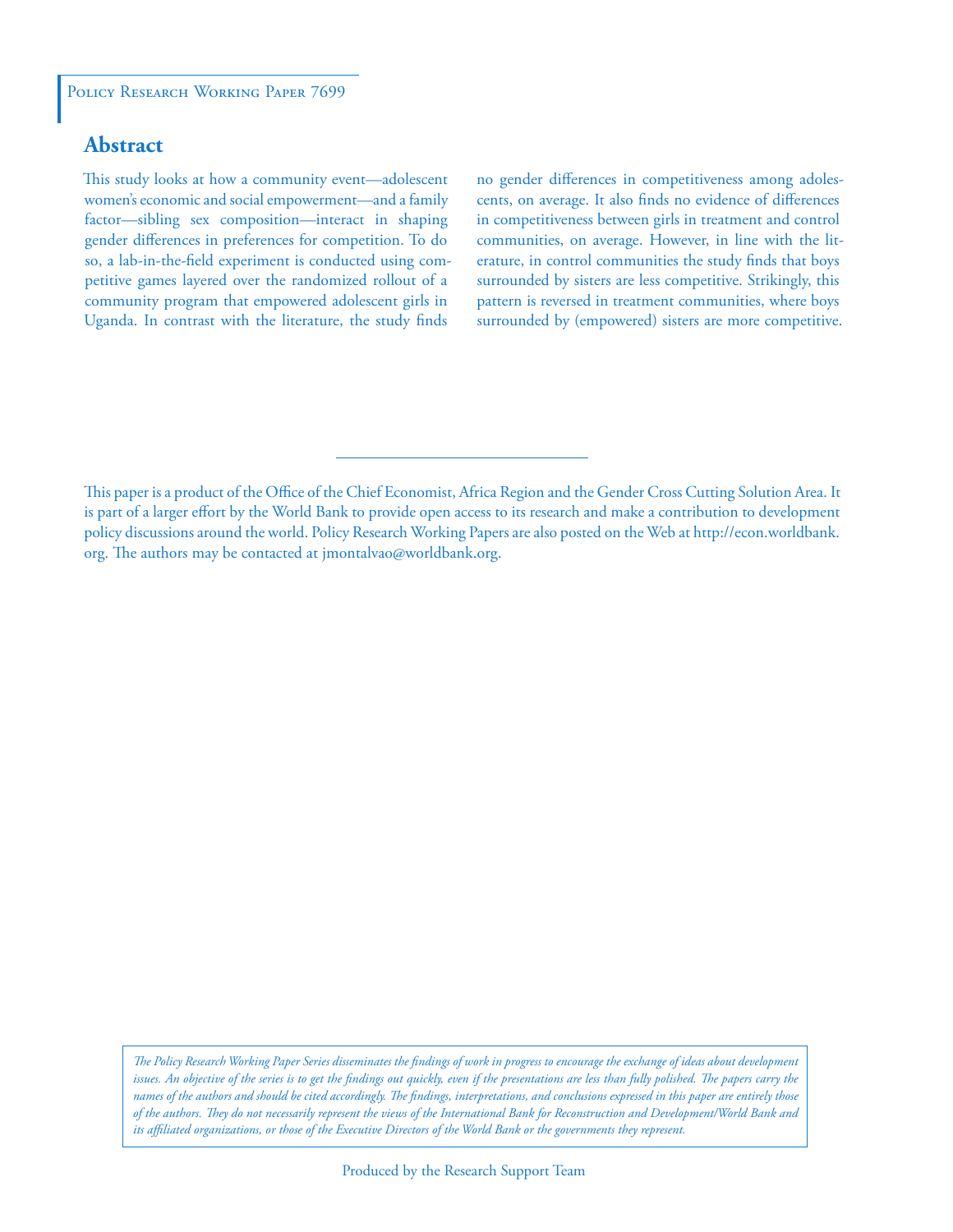# Women's Empowerment, Sibling Rivalry, and Competitiveness: Evidence from a Lab Experiment and a Randomized Control Trial in Uganda\*

Niklas Buehren Markus Goldstein Kenneth Leonard

Joao Montalvao Kathryn Vasilaky<sup>+</sup>

*JEL Classification: C9, I25, J13, J24, O12. Keywords: Gender and competitiveness, adolescent girls' empowerment, lab‐in‐the‐field experiments.*

<sup>\*</sup> We thank all BRAC Uganda staff for collaborative efforts in this project. We have benefited from discussions with Imran Rasul and numerous seminar and conference participants. We are grateful to the Africa Gender Innovation Lab, Bank‐Netherlands Partnership Programme, the World Bank Group's Umbrella Facility for Gender Equality and Adolescent Girls Initiative Multi‐ Donor Trust Fund for financial support.

<sup>†</sup> Buehren: World Bank [nbuehren@worldbank.org]; Goldstein: World Bank [mgoldstein@worldbank.org]; Leonnard: University of Maryland [kleonard@arec.umd.edu]; Montalvao: World Bank [jmontalvao@worldbank.org]; Vasilaky: Columbia University [katyav@iri.columbia.edu]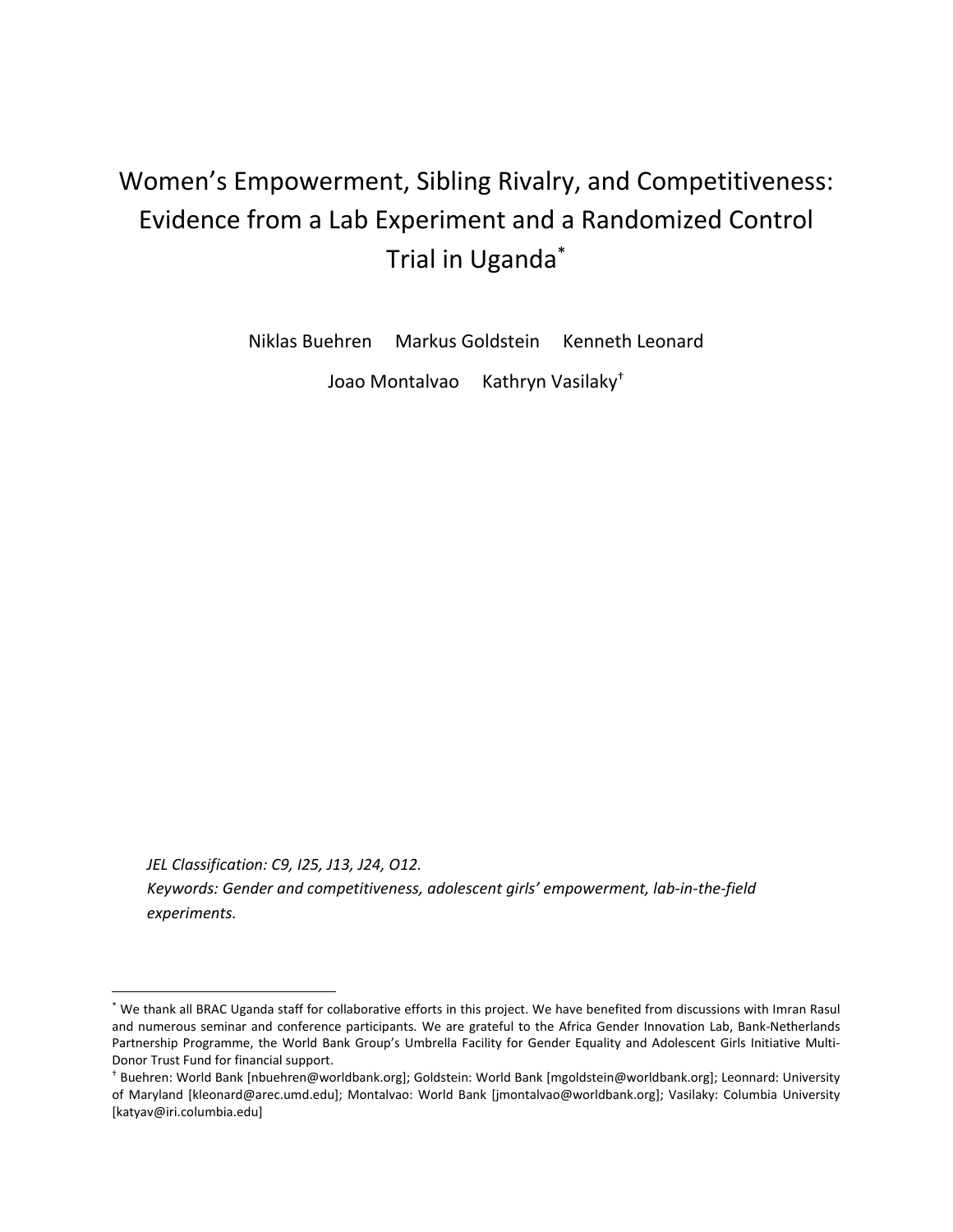#### **1. Introduction**

 

Gender differences in preferences for competition have emerged as a possible explanation for why men and women experience different labor market outcomes [Bertrand 2011]. Contributing to this view, a large experimental literature documents that women are on average less competitive than men [Niederle and Vedsterlund 2007, 2011], and a few recent studies indicate that gender differences in preferences for competition measured in the lab predict gender differences in important education and labor market outcomes outside the lab [Buser *et al.* 2014, Reuben *et al.* 2015a, 2015b].

A growing body of evidence provides a richer picture. These studies highlight the importance of environmental factors such as cultural norms, family experiences, age, and the gender composition of the environment in shaping gender differences for competition [e.g. Gneezy *et al.* 2009, Booth and Nolen 2012, Cardenas *et al.* 2012, Andersen *et al.* 2013, Cameron *et al.* 2013, Zhang 2015, Okudaira *et al.* 2014, Khachatryan *et al.* 2015, Almås *et al.* 2015]. For example, Gneezy *et al.* [2009] document that gender differences in competitiveness depend on cultural and social norms. While the authors find that men are more competitive than women among the patriarchal Masai in Tanzania, they also find that women compete more than men among the matrilineal Khasi in India.

These findings point towards the importance of nurture in shaping gender differences in competitiveness, and thus to the potential role of carefully designed human capital interventions in reducing these differences. Yet rigorous evidence on which specific interventions can achieve this is nonexistent. We examine this issue with a lab‐in‐the‐field experiment layered over a randomized control trial of a community program that empowers adolescent girls in Uganda. The program successfully empowered girls along economic and social dimensions, and shifted deep rooted social and gender norms in communities randomly assigned to the program. In this paper we look at whether the program also made girls more competitive.

We also study how a key family environmental factor  $-$  sibling sex composition  $-$  interacts with the program in shaping preferences for competition. Gender is about dynamic relations. Thus when girls are empowered we might expect boys who interact with them to respond differently. These interactions take place in different institutional settings, starting in the family. Previous research has documented the importance of sibling composition in shaping preferences for competition [Cameron *et al.* 2013, Okudaira *et al*. 2015]. In particular, Okudaira *et al*. [2015] show that having sisters is associated with reduced competitiveness for men in urban Japan.<sup>1</sup> In this paper we examine how these sibling dynamics vary with a community‐level exogenous shift in adolescent girls' empowerment.

<sup>&</sup>lt;sup>1</sup> The psychology literature has long highlighted the importance of sibship sex composition in personality development. In particular, research starting with Kock [1955] and Brim [1958] has documented that boys surrounded by sisters tend to substitute 'masculine' with 'feminine' traits.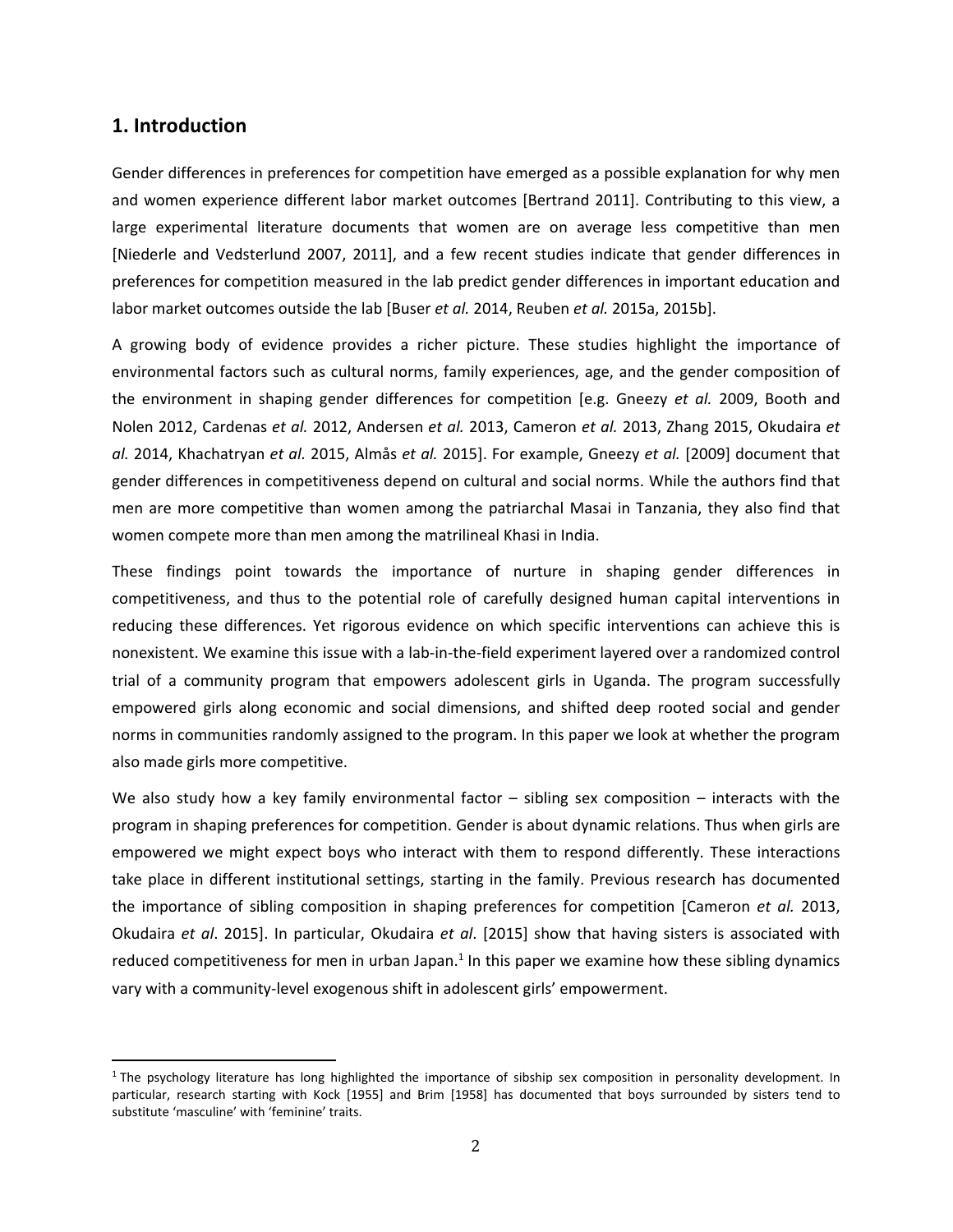We present four main findings. First, in contrast with the literature, we find that adolescent girls and boys in Uganda compete at similar levels. Second, we also do not find evidence that the empowerment effects of the program on girls were accompanied by increased competitiveness. Third, in line with previous evidence we document that having sisters, relative to brothers, is associated with a lower willingness to compete for boys in control communities. Fourth, strikingly, this pattern is reversed in treatment communities. There, we find that boys surrounded by (empowered) sisters are more willing to engage in competitive behavior.

The paper is organized as follows. Section 2 outlines the program and its impacts in order to sketch some of the theoretical background motivating the analysis. Section 3 describes the data and the lab-inthe field experimental design. Section 4 presents the results. Section 5 concludes.

## **2. Background and Theoretical Context**

The Empowerment and Livelihood for Adolescents (ELA) program in Uganda, implemented by the NGO BRAC, provides adolescent girls with training on 'hard' vocational skills to help them successfully transition into the labor market, and on 'soft' life skills to enable girls to make informed choices about sex, reproduction and marriage. The program is delivered from development adolescent clubs, which are open five afternoons per week after school, and are led by a local female mentor. Participation is voluntary for girls aged between 14 and 20. To date BRAC has started 1,505 clubs in Uganda which have reached 70,000 girls.

Bandiera *et al.* [2015] evaluate the ELA program in Uganda using a randomized control trial methodology. The study took place in the urban or semi‐urban regions of Kampala and Mukono, and the mostly rural region around Iganga and Jinja. The research design delivered 100 treatment and 50 control communities. Each treatment community hosted an ELA club. A baseline survey was administered just before the establishment of the clubs to about 6,000 adolescent girls, 4,000 (2,000) of whom resided in treatment (control) communities. A first follow‐up survey took place in 2010. Bandiera *et al.* [2015] show that within two years the ELA program successfully empowered girls along several economic and social dimensions.<sup>2</sup> We list these impacts below in more detail in order to understand how they could translate into increased competitiveness for girls. We then discuss how these impacts could interact with sibling sex composition in shaping boys' competitiveness.

#### **2.1. Women's Empowerment and Competitiveness**

 

There are at least two possible channels through which the program could foster competitiveness for girls. The first channel operates through the program's impact on economic empowerment. Bandiera *et*

<sup>2</sup> As club participation is voluntary, both Bandiera *et al.* [2015] and our analysis focus on intent‐to‐treat impacts.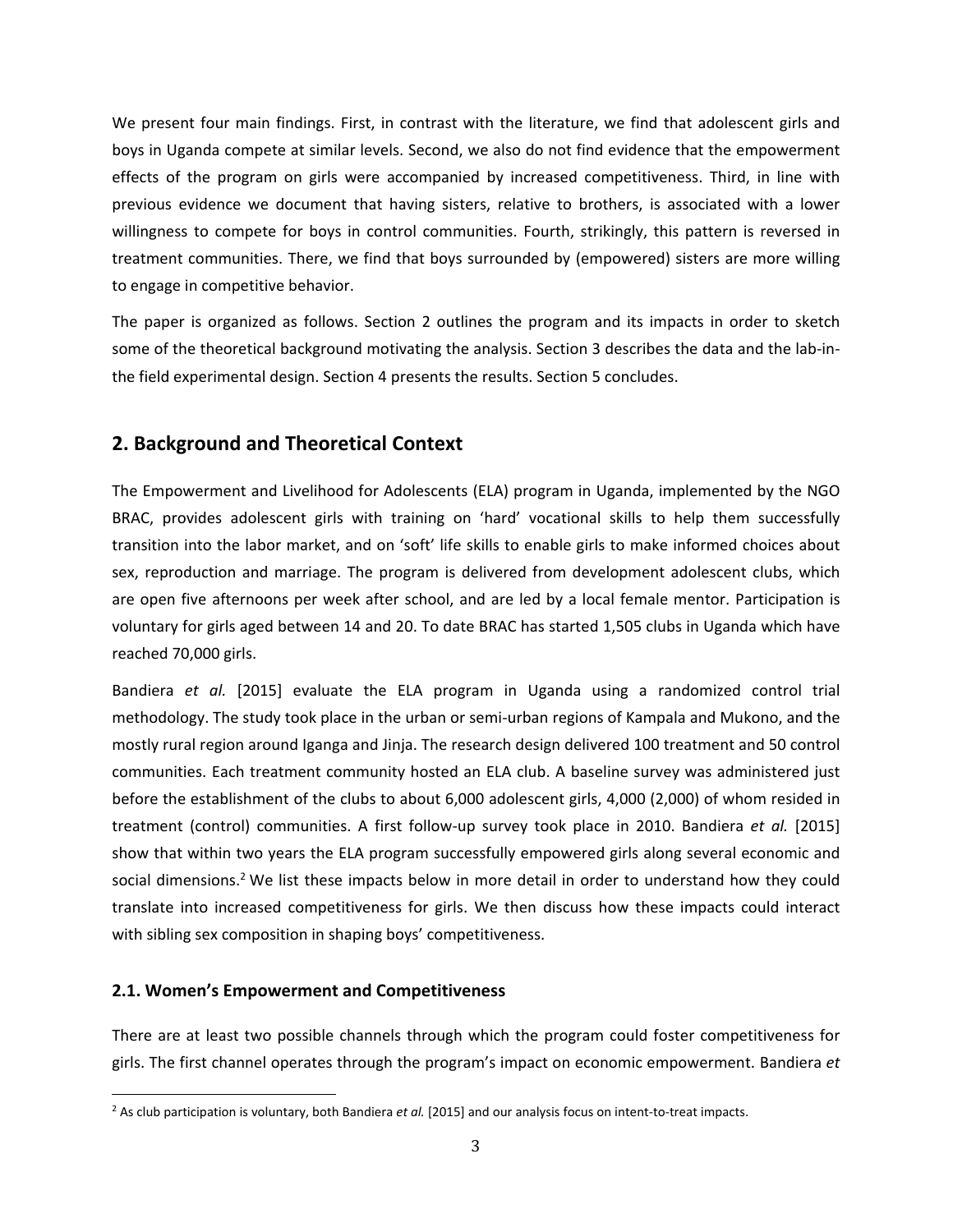*al.* [2015] show that the program accelerated girls' transition into the labor market. Specifically adolescent girls in treatment communities were significantly more likely to be self-employed relative to girls in control communities. This effect was accompanied by significant increases in girls' entrepreneurial ability as well as reductions in self‐reported anxieties related to transition into the labor market. In light of the evidence that preferences for competition are an important determinant of success in the labor market [Buser *et al.* 2014, Zhang 2014, Flory *et al.* 2015, Berge *et al.* 2015, Buser *et al.* 2015, Reuben *et al.* 2015a, 2015b], it is thus plausible that increased competitiveness could have acted as an additional mechanism through which the program improved girls' economic empowerment.

The second channel operates through the program's impact on social empowerment. Bandiera *et al.* [2015] show that the program significantly improved the quality of girls' control over their bodies and views on gender norms. Specifically the program reduced early childbearing, early marriage and having had sex unwillingly for adolescent girls in treatment communities relative to girls in control communities. These results were accompanied by a significant shift in girls' adherence to prevailing gender norms as measured by their views on gender roles, early childbearing, early marriage and desired fertility. To the extent that girls in control communities might shy away from competitive situations because this is what is expected from them under traditional gender norms [Akerlof and Kranton 2000, Bertrand 2011], it is thus possible that by relaxing the psychological pressure of these norms the program increases competitiveness for girls in treatment communities.

#### **2.2. Sibling Sex Composition and Competitiveness**

 

Why could sisters affect their brothers' preferences for competition, and why could the program affect that relationship? We provide possible theoretical underpinnings drawing on literatures from both economics and psychology, and again organize the discussion along the economic and social empowerment impacts of the program.

First, the program could affect the influence of sisters on their brothers' competitiveness through its economic empowerment impacts. To see why it is useful to extend the standard intra-household framework of sibling competition over limited parental resources [Becker and Lewis 1973]. Parents allocate resources across children based on returns to investment and these returns are affected by economic opportunities outside the household. In Uganda, sons are strongly valued, as families traditionally adhere to patrilineal inheritance and patrilocal residence customs. Boys surrounded by (non‐empowered) sisters in control communities might thus be less used to competition over scarce resources [Garg and Morduch 1998, Morduch 2000], and choose to compete less.<sup>3</sup> But the program raises the marginal return from investing in daughters in treatment communities. As a result, boys

<sup>&</sup>lt;sup>3</sup> In Uganda, a girl cannot succeed her father, and when she marries she leaves her village and produces children for another clan. In more traditional communities, girls thus are thought to have little value as children [Beyeza‐Kashesya *et. al* 2010].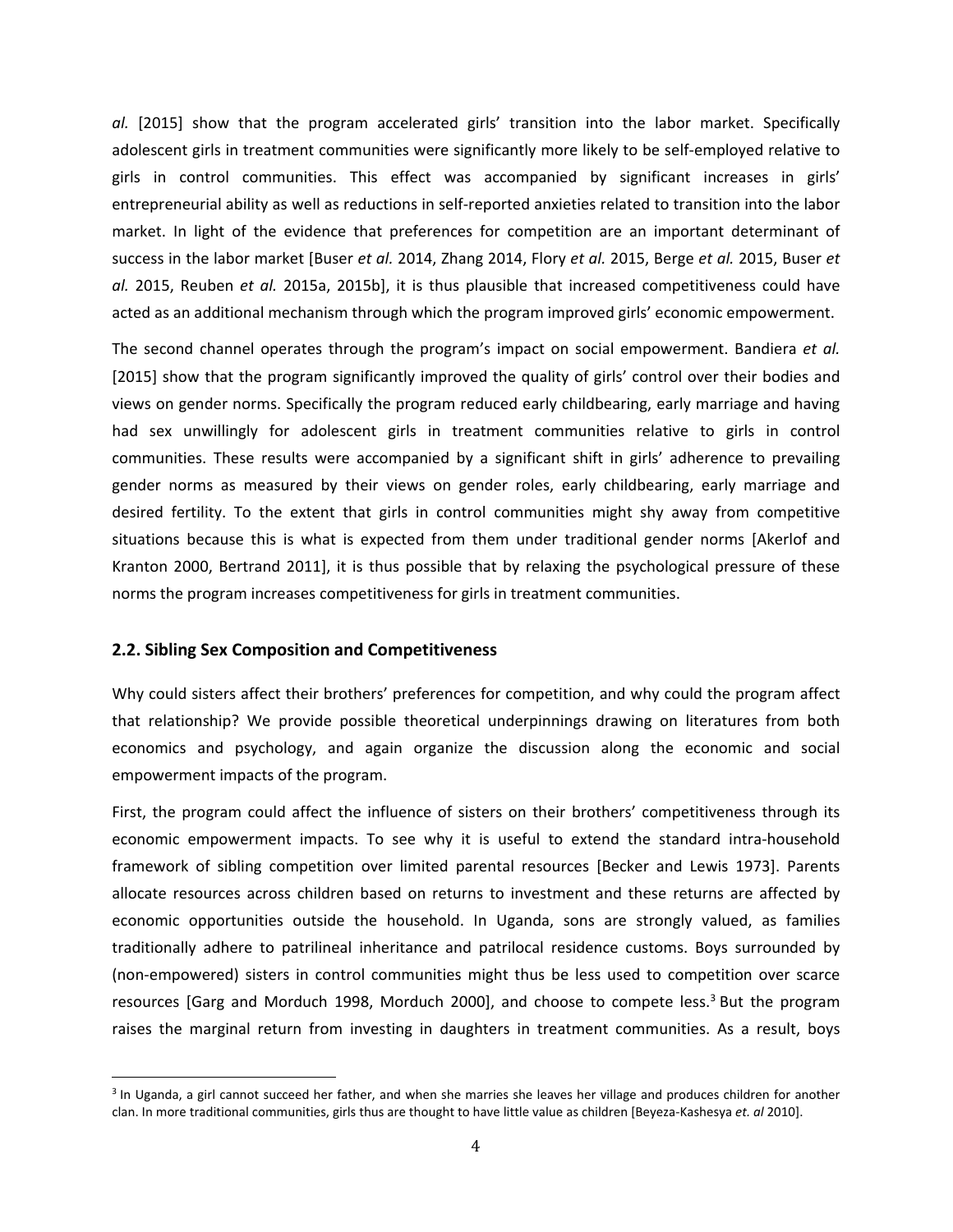surrounded by (empowered) sisters in treatment communities might raise their competitiveness in response to increased sibling rivalry over parental resources.<sup>4</sup>

Second, the program might also affect the influence that sisters have on their brothers' competitiveness through its social empowerment impacts. By challenging prevailing gender norms, the program might have threatened boys' sense of traditional male identity [Akerlof and Kranton 2000]. This is particularly true for boys with relatively more sisters, as they are more likely to be indirectly exposed to the program. This gender identity threat can trigger an opposing response aimed at restoring the damaged self-image [Bénabou and Tirole 2011]. If being competitive is part of the male identity under traditional gender norms, boys surrounded by sisters in treatment communities can subsequently become more competitive as a form of cognitive dissonance reduction.

# **3. Sampling and Lab Experimental Design**

#### **3.1. Sampling**

 

The participants in our experiment were randomly drawn from the sampling frame of households surveyed by Bandiera *et al.* [2015], stratified to include both control and treatment communities for the randomized control trial impact evaluation of the ELA program. A total of 700 adolescents participated in the experiment, 40 percent of whom came from control communities and 60 percent from treatment communities. About 55 percent of the participants were girls, both in treatment and control groups.

At the end of each experimental session, participants completed a short exit survey asking basic background socio‐demographic related questions such as their age, education, marital status, and whether they have any children. The survey also contains sibling sex composition information on participants, namely the number of brothers and sisters they have. Table 1 presents summary statistics on these characteristics for the full sample of participants and separately for girls and boys in control and treatment communities.

Four points are of note. First, participants in our experiment are in their late adolescence and early adulthood: the average participant is 17 years old, and just under 80 percent are aged 14‐21 years (not shown). The bulk of the participants are thus past the critical puberty age around which gender differences in competitiveness have been documented to arise elsewhere [Andersen *et al.* 2014]. Second, the average participant has 2.6 sisters and 2.7 brothers. This large family size is in line with the fact that Uganda has one of the highest fertility rates in the world, and it provides us with enough

<sup>&</sup>lt;sup>4</sup> The notion that sibling rivalry can help shape personality traits has been extensively hypothesized in the psychology literature [Sulloway 1966]. While our lab experiment takes place only two‐years post‐intervention, the psychology literature also documents that new behaviors in one setting quickly shape preferences over behaviors in other settings [Breer and Locke 1965].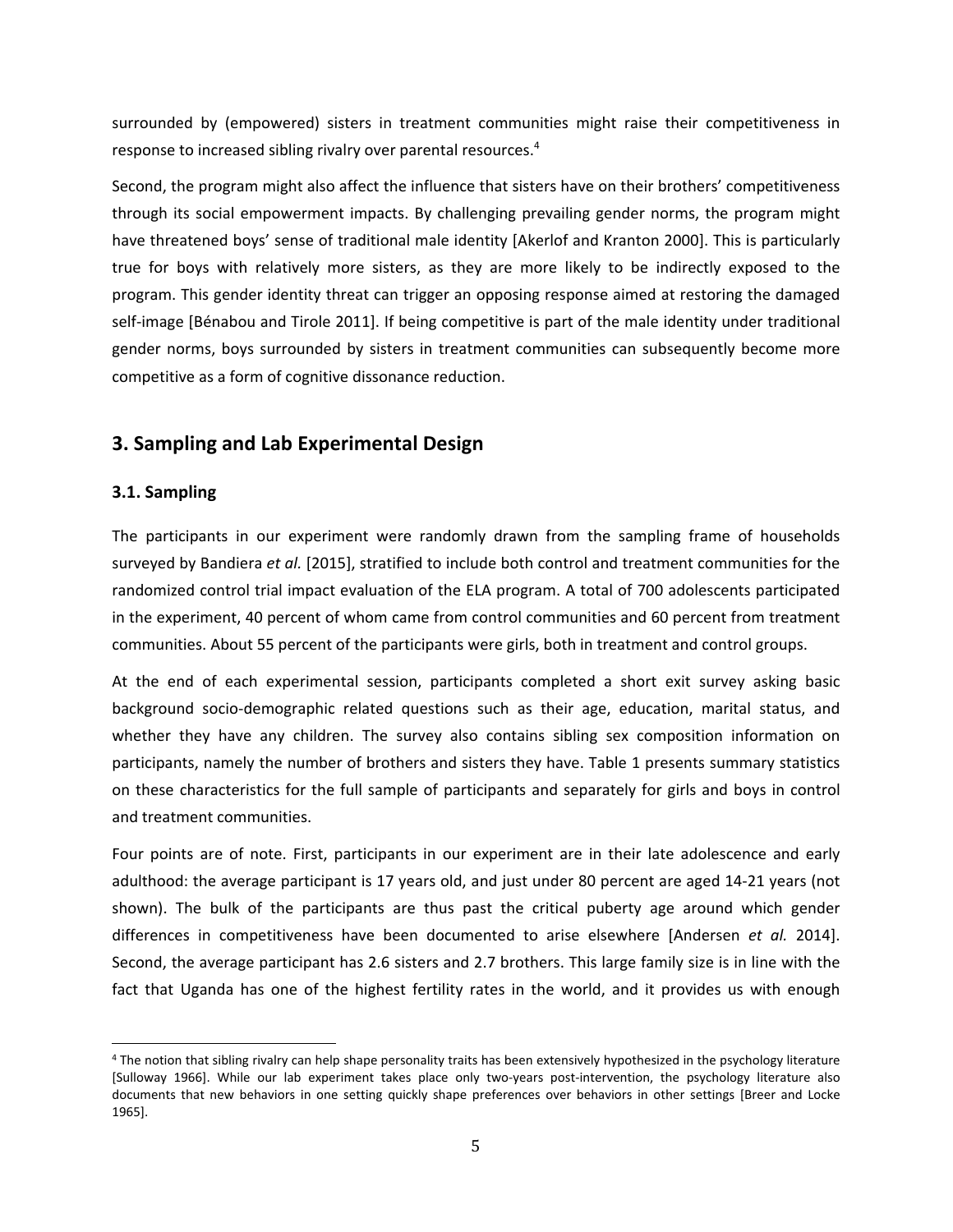variation in the data to estimate the effect of sibling sex composition on participants' competitiveness.<sup>5</sup> Third, there are no systematic treatment‐control differences along observable dimensions, both among girls and boys. This is consistent with the evidence in Bandiera *et al.* [2015] documenting that the random assignment of the program successfully balanced treatment and control groups. Fourth, girls differ from boys along some observable background characteristics. Namely, girls are more likely than boys to be out of school, to be married, and to have children. Girls also have on average more siblings than boys. In the main empirical analysis it will thus be important to account for these observable differences between girls and boys when measuring gender differences in competitiveness.

#### **3.2. Design**

We implemented the experimental protocol of Niederle and Vesterlund [2007]. The experimental task consists of successfully ordering six eight‐sided building blocks with various shapes (square, circle, star, etc.) on each side from smallest to largest in 3 minute rounds. The relative location of the shapes on each of the six blocks is different, and the order of the blocks for one shape (e.g. star) differs for the order of the blocks for all other shapes (e.g. circle, square, triangle). Participants were then paid based on the number of shapes they ordered in the 3 minutes.

There were four different experimental rounds, and participants were paid for one of the four selected at random. Participants were first anonymously matched in groups of four (they do not know who else was in their group, nor were group members present in the room). In round 1, participants were paid 400 Ugandan Shillings (UGX) for each correctly completed set of shapes (uncompetitive piece-rate). In round 2, the participant in the group who ordered the greatest number of shapes in the group received four times the piece-rate payment, or 1,600 UGX per set, while the other participants received no payment (competitive tournament).<sup>6</sup> In round 3, participants first chose the compensation scheme (either piece‐rate or tournament), and then performed the task. They were told that if they chose to compete then their performance would be compared against their group's round 2 performances. In round 4, there was no task, and participants simply had to choose whether they prefer their past round 1 performance to be paid under the piece-rate or the tournament compensation scheme. If they chose the latter, their performance was compared against the round 1 performances of the other participants in the group. At the end, all participants were asked their beliefs about their relative performance in rounds 1 and 2, and were paid 100 UGX for each correct guess.

The outcome of interest in this experiment is the choice of compensation scheme in round 3 (uncompetitive piece‐rate versus competitive tournament), from which we identify participants' preferences for competition. The first two rounds serve to familiarize participants with the task under

<sup>5</sup> Uganda has the fifth highest fertility rate in the world [https://www.cia.gov/library/publications/the‐world‐ factbook/rankorder/2127rank.html].

<sup>6</sup> At the time our experiment took place (November, 2011) a 1 USD was worth roughly 2500 UGX.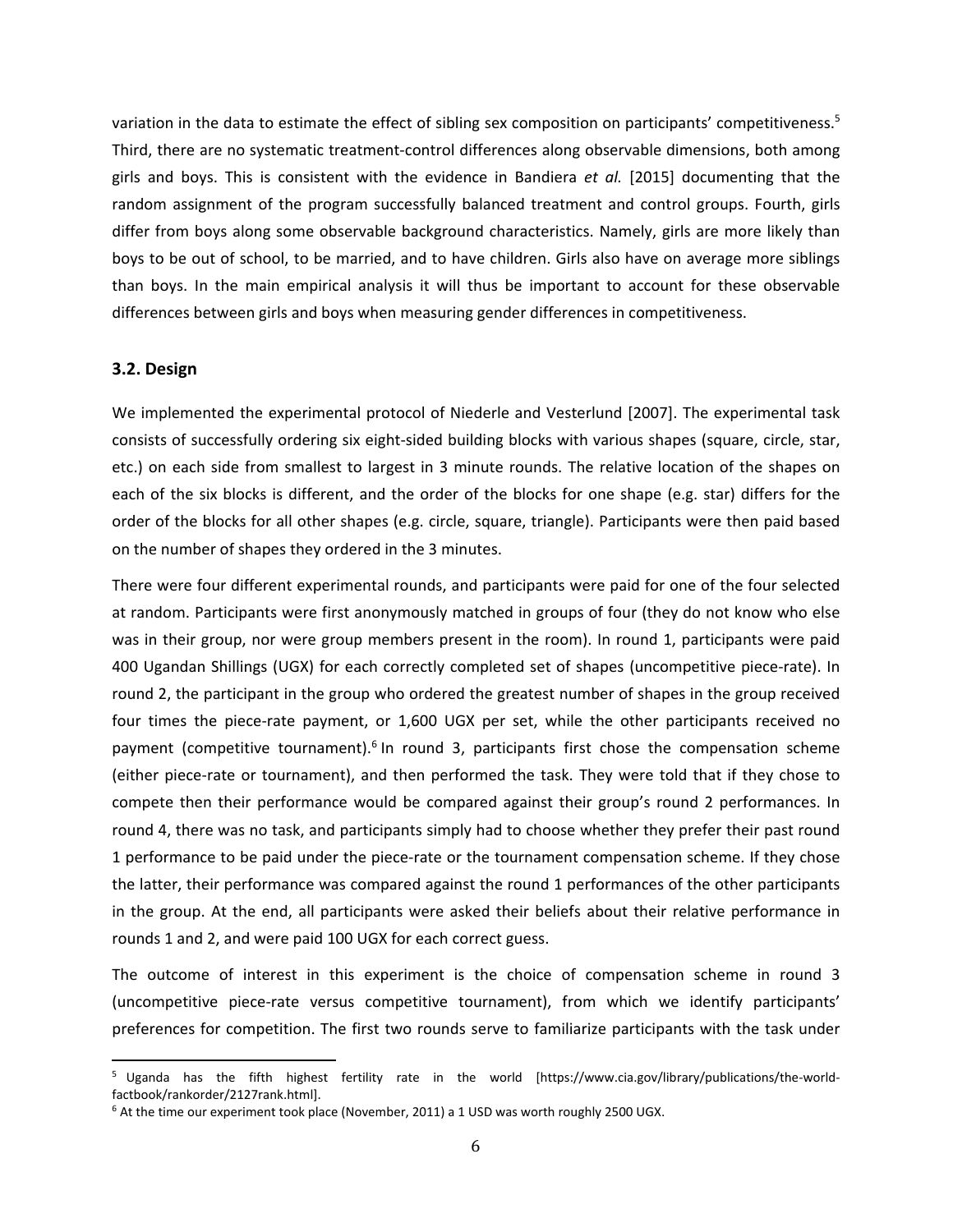each payment scheme, but most importantly to control for any possible differences in ability. The choice in round 4 serves to control for the influence of factors that may affect willingness to compete other than a pure preference to perform under a competitive environment, such as risk‐aversion, feedback‐ aversion, and self‐confidence [for a detailed discussion see Niederle and Vesterlund 2007].

#### **4. Results**

#### **4.1. Descriptive Evidence**

Table 2 presents descriptive evidence on the experimental results to preview our main findings on the impact of the program on gender differences in competitiveness. The first row focus on the choice of compensation scheme in round 3, the key outcome of interest. We see that tournament entry does not vary significantly by gender and treatment status. In control communities, 36 percent of both girls and boys choose to compete (Columns 2 and 3). In treatment communities, 33 percent of girls and 37 percent of boys make this choice (Columns 4 and 5). These small differences are not statistically significant (Columns 6-9). The lack of gender differences in tournament entry in our setting is in sharp contrast with Niederle and Versterlund [2007]. In their setting, conducted using university students in the United States, they found that 35 percent of women and 73 percent of men choose to experience competition (a statistically significant difference).

The remainder rows of Panel B of Table 1 focus on performance in rounds 1 and 2, the decision to submit past performance in round 1 to a tournament, and whether the participant is confident about having ranked first in round 1 (relative to the other participants in the same session). These variables capture factors that could drive a gender gap in tournament entry other than a gender difference in competitiveness, such as ability, risk and feedback aversion, and overconfidence [see Niederle and Versterlund 2007]. Two points are of note. First, overall these experimental controls are balanced between treatment and control communities, for both boys and girls. The exception is confidence, where we see that both girls and boys in treatment communities are more likely to believe to have ranked first than in control communities. Second, these experimental controls are also balanced by gender, in both control and treatment communities. Taken together with the notion that these different controls could also influence the decision to compete, this is consistent with the evidence that girls and boys are equally likely to compete in both control and treatment communities.

#### **4.2. Women's Empowerment and Competitiveness**

We now present regression evidence on the impact of the program on gender differences in competitiveness. This allows us to check whether the above descriptive evidence is robust to the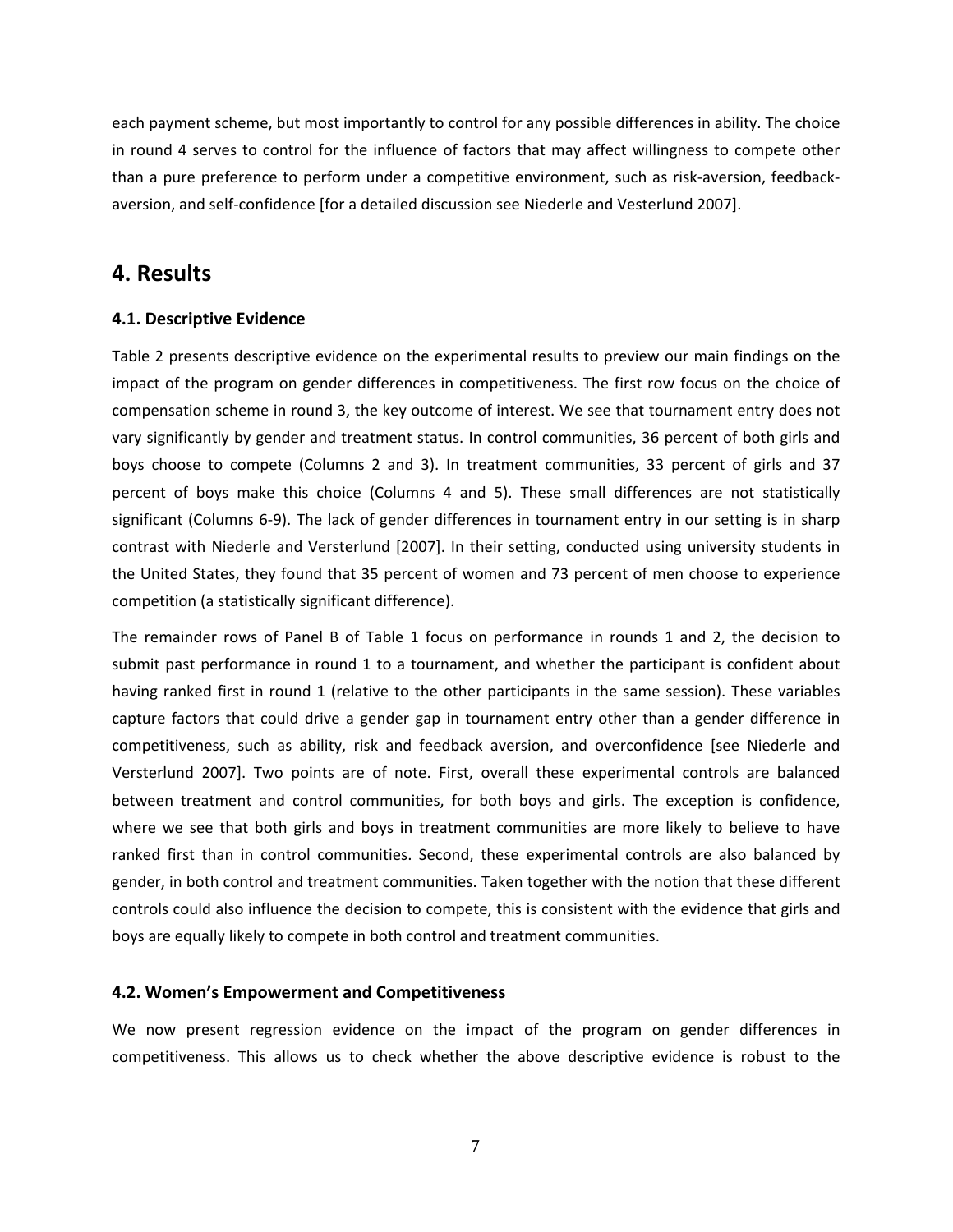inclusion of experimental controls and observable socio‐demographic characteristics. To do so we estimate the following specification using a linear probability model (LPM):

$$
y_{ic} = \alpha + \beta_1 girl_{ic} + \beta_2 treat_c + \beta_3 [girl_{ic} \times treat_c] + \beta'_X X_{ic} + \beta'_W W_{ic} + \epsilon_{ic},
$$
 (1)

where  $y_{ic}$  is a dummy variable equal to 1 if participant *i* in community *c* selects the competitive tournament in round 3, and 0 if instead chooses the uncompetitive piece rate.  $girl_{ic}$  is a dummy variable equal to 1 for girls and 0 for boys. treat<sub>c</sub> is a dummy variable equal to 1 for communities randomly assigned to the ELA program and 0 for control communities.  $X_{ic}$  is a vector of experimental controls including performance in round 1; difference in performance between rounds 1 and 2; a dummy variable equal to 1 if the participant submits past piece-rate performance in round 1 to a tournament, and 0 otherwise; and a dummy variable equal to 1 if the participant believes to have ranked first during round 1's performance, and 0 otherwise.  $W_{ic}$  is a vector of socio-demographic characteristics, including total number of siblings and number of sisters, age, years of schooling, and indicators for whether the participant is out of school, is married and has children.

The parameters  $\beta_1$  and  $\beta_1 + \beta_3$  in equation (1) indicate the gender gap in competitiveness in control and treatment communities, respectively. Given the random assignment of the ELA program across communities, the parameters  $\beta_2$  and  $\beta_2 + \beta_3$  indicate the causal impact of the program on boys' and girls' competitiveness, respectively.<sup>7</sup> Additionally,  $\beta_3$  indicates the program's impact on the gender gap in competitiveness. Throughout, we cluster the standard errors at the experimental session level.<sup>8</sup> We also report estimates based on a non‐linear probit specification analogous to equation (1) to account for the binary nature of the competitiveness outcome.

Table 3 presents the results. We report estimates for the coefficients of interest. Column 1 only controls for the girl and treatment dummy variables, and their interaction. Consistent with the above descriptive evidence, we see that: (i) there are no significant gender differences in tournament entry in control communities, (ii) the program had no impact on tournament entry for girls or boys, and (iii) as a result there are also no gender differences in tournament entry in treatment communities. Column 2 and 3 sequentially condition on experimental controls and socio-demographic characteristics. Throughout we see that the results on gender and treatment-control differences in competitiveness are robust to the inclusion of these controls. Column 4 estimates equation (1) using a probit model. We also see that the results remain unchanged when using this alternative model.

 $<sup>7</sup>$  Since the sampling of girls from treatment communities was independent of their actual participation status in the ELA</sup> program and boys were denied participation in the ELA clubs, ours is an intent-to-treat (ITT) analysis for girls and a pure spillover effect analysis for boys.

<sup>8</sup> There were 50 experimental sessions. Each session was run in a lab setting with dividers, and facilitators using stopwatches to queue participants on when to start and stop.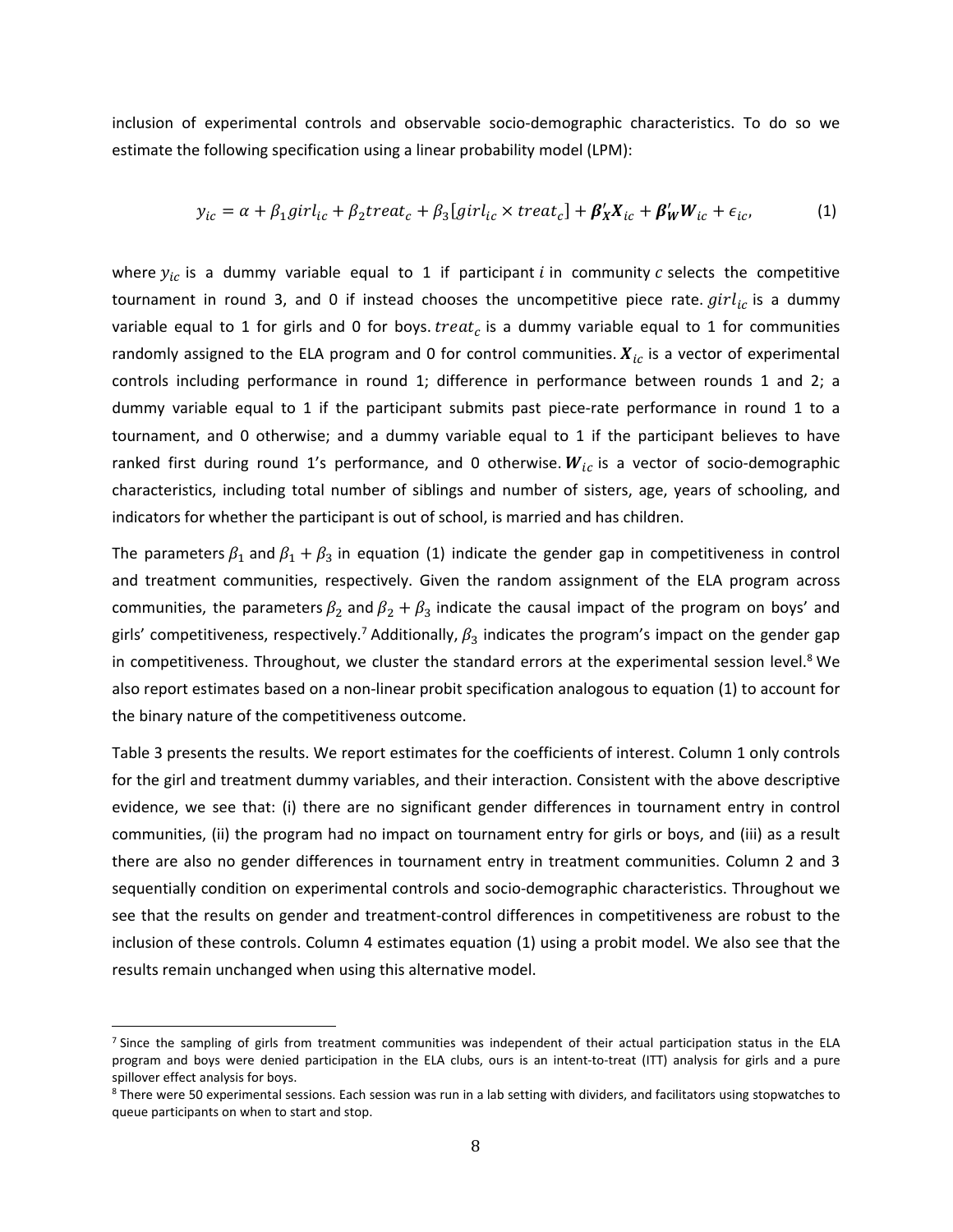#### **4.3. Sibling Sex Composition and Competitiveness**

We now examine the effect of sibling sex composition of a girl or boy's siblings on that adolescent's competitiveness in both control and treatment communities. To do so we estimate the following LPM specification for participant  $i$ , sibship size  $j$ , and community  $c$ , separately for boys and girls:

$$
y_{ijc} = \gamma_1 \text{sisters}_{ijc} + \gamma_2 \text{treat}_c + \gamma_3 \left[ \text{sisters}_{ijc} \times \text{treat}_c \right] + \gamma'_X X_{ijc} + \gamma'_Z Z_{ic} + \mu_{jc} + \varepsilon_{ijc}, \tag{2}
$$

where  $y_{ijc}$ , treat<sub>c</sub>, and  $X_{ijc}$  are defined as before. sisters<sub>ijc</sub> denotes participant i's total number of sisters j.  $\mu_{jc}$  is a set of fixed effects for the total number of siblings, which we allow to vary by treatment status.<sup>9</sup>  $\mathbf{Z}_{ic}$  includes other socio-demographic characteristics: age, years of schooling, and indicators for whether the participant is out of school, is married, and has children.

The parameters of interest in equation (2) are  $\gamma_1$  and  $\gamma_1 + \gamma_3$ , which indicate the impact on competitiveness of having an additional sister (as compared to an additional brother) in control and treatment communities, respectively. The identification of  $y_1$  exploits the notion that conditional on the total number of siblings a participant has, the gender composition of the siblings is close to being exogenous.<sup>10</sup> Furthermore, since the ELA program was randomly assigned across communities,  $\gamma_3$ identifies the causal impact of the program on the impact that sisters have on their siblings' competitiveness.

Table 4 presents the results separately for girls (Panel A) and boys (Panel B), reporting only the coefficients of interest ( $\widehat{\gamma_1}$  and  $\widehat{\gamma_1+\gamma_3}$ ). Column 1 only controls for the number of sisters, the treatment dummy, their interaction, and sibship size fixed effects (in isolation and interaction with the treatment dummy). Columns 2 and 3 sequentially introduce experimental and socio‐demographic controls. Column 4 estimates equation (2) using a probit model. At the foot of the table we report the p-value on the test of hypothesis  $\gamma_3 = 0$ , i.e. that the program had no impact on the effect of sisters on their siblings' competitiveness.

In all specifications, boys' competitiveness is systematically affected by the sex composition of his siblings, and girls' competitiveness is not. While in control communities boys surrounded by sisters are less competitive, in treatment communities boys surrounded by sisters are more competitive. Our preferred specification is in Column 3 with experimental and socio‐demographic controls. In Panel B this

<sup>&</sup>lt;sup>9</sup> In practice,  $\mu_{ic}$  is a vector of dummy variables for each sibship size, in isolation and in interaction with treat<sub>c</sub>.

<sup>&</sup>lt;sup>10</sup> Strictly speaking this assumption is violated in the presence of son-preferring differential fertility stopping behavior, whereby parents continue having children until a certain number of boys are born. In such case, a key theoretical prediction is that girls will have more siblings than boys, on average [Yamaguchi 1989, Jensen 2005]. As a result, conditional on family size, families with a higher share of daughters must desire fewer sons [see Barcellos *et al.* 2014]. If parents who want more daughters (plausibly) invest more in daughters, than sisters might actually offer more competition to their siblings. Although we cannot reject the hypothesis that families in our sample engage in son‐preferring fertility stopping rules (Table 1 shows that girls have on average 0.85 more siblings than boys, p‐value<.05), our results indicate that in control communities sisters are associated with reduced (not increased) competitiveness among boys ( $\hat{\gamma}_1 > 0$ ).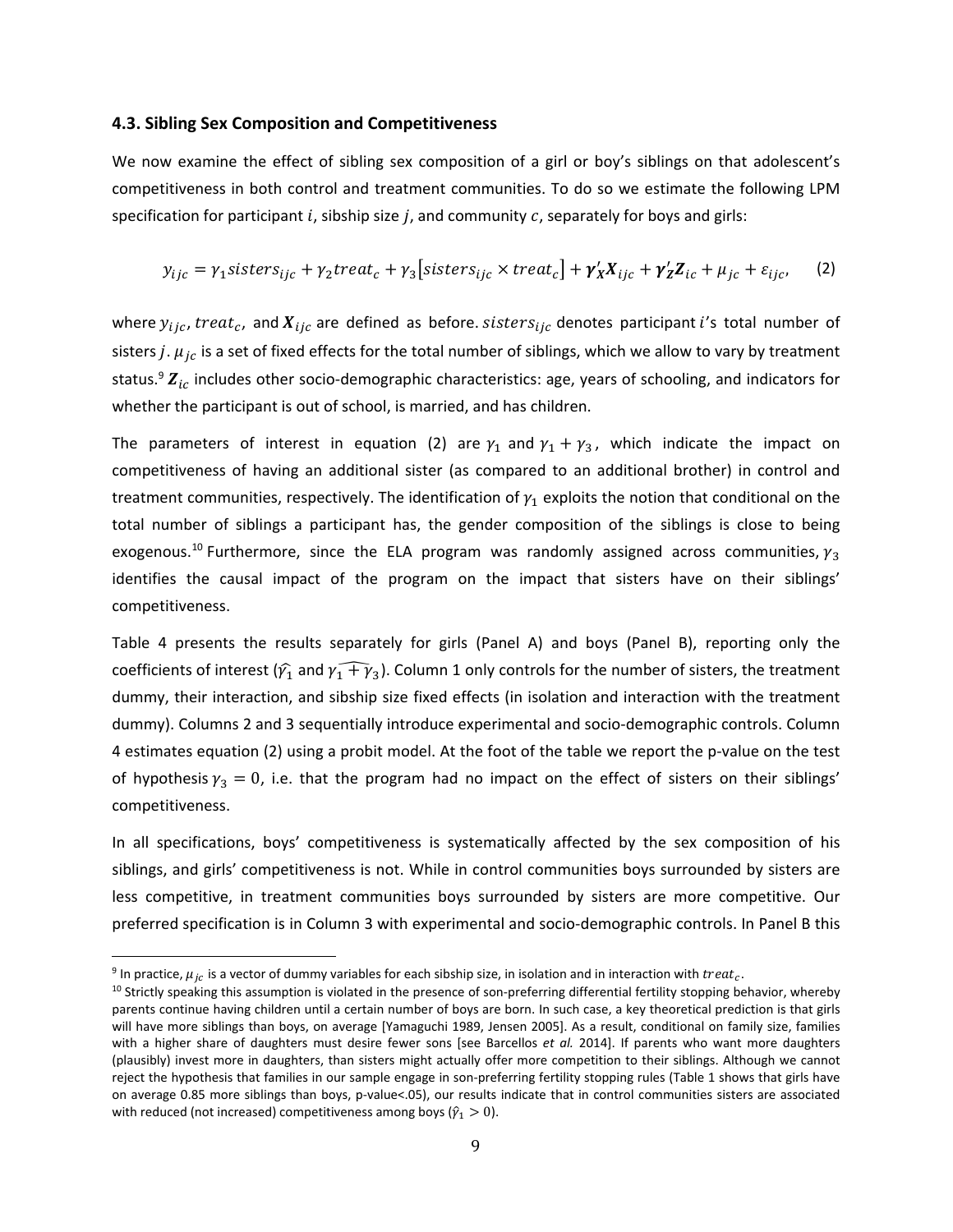shows that in control communities an additional sister (relative to a brother) corresponds to an 8.8 percentage points *decrease* in tournament entry among boys. In contrast, in treatment communities an additional sister corresponds to 9.8 percentage points *increase* in the likelihood that boys enter tournament. To quantify these magnitudes, we note the mean of the dependent variable is 34.9 percent (see Column 1 in Table 1). The hypothesis that the empowerment of girls (through the program) had no impact on their brothers' willingness to compete is rejected at conventional statistical significance levels (p‐value<.01).

#### **5. Conclusion**

We conduct a lab-in-the-field experiment in Uganda to measure the impact of a randomly placed adolescent girls' empowerment program on gender differences in preferences for competition. We also exploit variation in sibling sex composition in both control and treatment communities to identify the impact of adolescent girls' empowerment on their brothers' competitiveness.

We present four main findings. First, in contrast with the evidence drawn mostly from developed countries, we find that young men and women in Uganda are equally competitive. Second, we also find that despite the program empowering girls along economic and social dimensions, these changes were not accompanied by increased competitiveness for girls. Third, in line with previous research, we document that in control communities boys surrounded by sisters are less competitive. Fourth, the program reverses this pattern: boys surrounded by (empowered) sisters in treatment communities are more competitive.

Our findings push forward an emerging literature highlighting the importance of studying different cultures and family environments in order to understand gender differences in competitiveness. While much more research is needed to identify policy interventions that effectively foster competitiveness, ours is one of the first pieces of evidence suggesting that large scale female empowerment programs and other programs that shift gender dynamics, also have the potential to significantly alter gender differences in competitiveness.

#### **References**

- [1] AKERLOF.G.A AND R.E.KRANTON (2000). "Economics and Identity." *Quarterly journal of Economics*, 115(3): 715‐753.
- [2] ALMAS.I, A.W.CAPPELEN, K.G.SALVANES, K.G., E.Ø.SØRENSON AND B.TUNDOGGEN (2015). "Willingness to compete: Family matters." *Management Science*.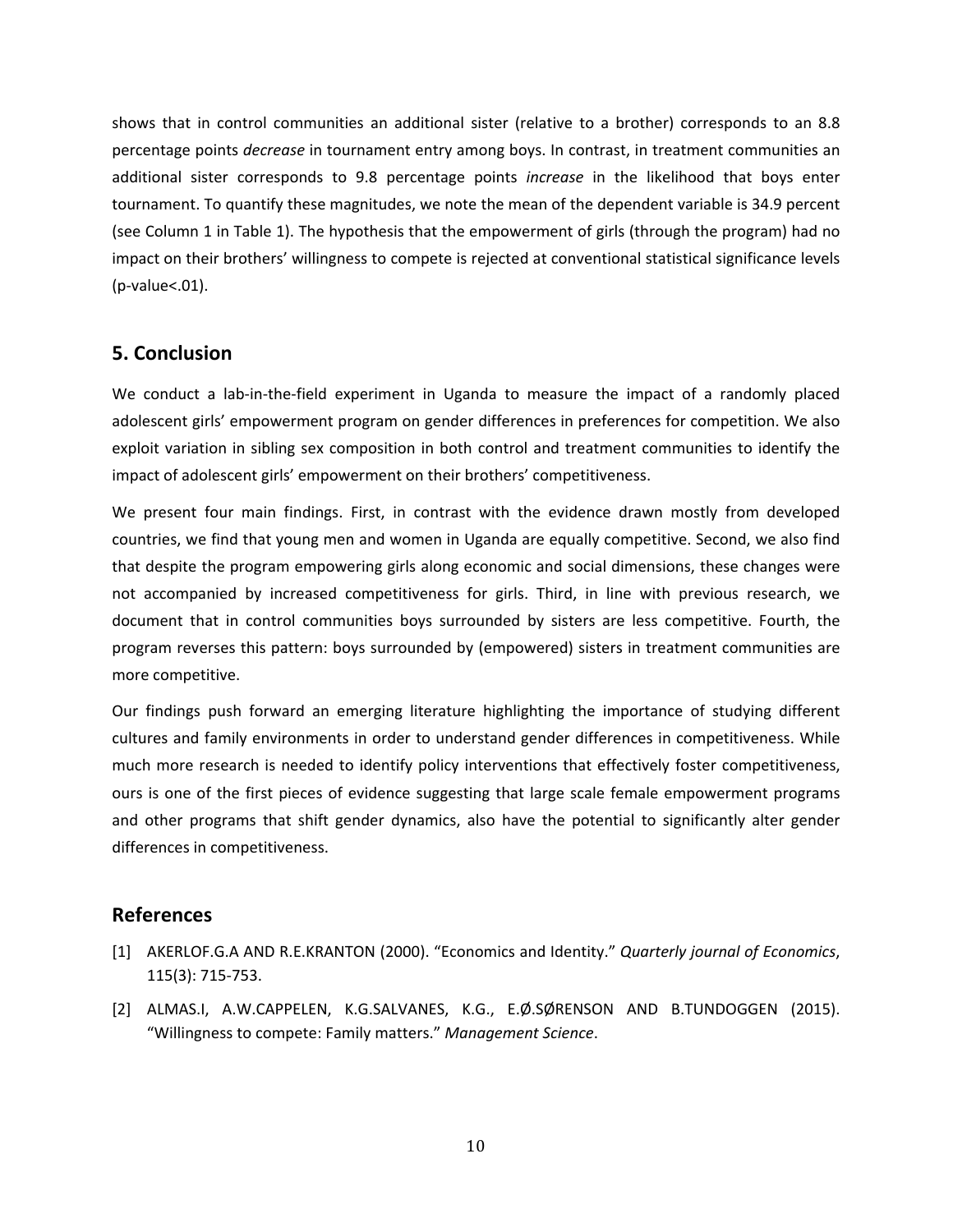- [3] ANDERON.S, S.ERTAC, U.GNEEZY, J.A.LIST AND S.MAXIMIANO (2013). "Gender, Competitiveness and Socialization at a Young Age: Evidence from a Matrilineal and a Patriarchal Society." *The Review of Economics and Statistics* 95: 1438–1443.
- [4] BECKER.G.S AND H.G.LEWIS (1973) "On the Interaction between the Quantity and Quality of Children." *Journal of Political Economy* 81(2): S279‐S288.
- [5] BENABOU.R AND J.TIROLE (2011) "Identity, Morals, and Taboos: Beliefs as Assets." *The Quarterly Journal of Economics* 126(2): 805‐855.
- [6] BANDIERA.O, N.BUEHREN, R.BURGESS, M.GOLDSTEIN, I.RASUL, S.GUESCI AND M.SULAIMAN (2015) "Women's Empowerment in Action: Evidence from a Randomized Control Trial in Africa." Working Paper.
- [7] CARVALHO.L.S, S.H.BARCELLOS AND A.LLERAS‐MUNEY (2014). "Child Gender and Parental Investments in India: Are Boys and Girls Treated Differently?" *American Economic Journal: Applied Economics*, 6(1): 157‐189*.*
- [8] BEYEZA‐KASHESYA.J, S.NEEMA, A.M.EKSTROM, F.KAHARUZA, F.MIREMBE AND A.KULANE (2010) ""Not a Boy, Not a Child": A Qualitative Study on Young People's Views on Childbearing in Uganda." *African Journal of Reproductive Health* 14(1): 71‐81.
- [9] BERGE.L, I.O.K.BJORVATN, A.J.G.PIRES AND B.TUNGODDEN (2015). "Competitive in the Lab, Successful in the Field?" *Journal of Economic Behavior & Organization*, 118: 303–317.
- [10] BERTRAND.M (2010) "New Perspectives on Gender." in *Handbook of Labor Economics*, O. Ashenfelter, and D. Card, eds. Amsterdam: North‐Holland, 1545–1592.
- [11] BOOTH.A.L AND P.J.NOLEN (2012). "Choosing to Compete: How Different are Girls and Boys?" *Journal of Economic Behavior & Organization*, 82: 542–555.
- [12] BREER.P.E AND E.A.LOCKE (1965). *Task Experience as a Source of Attitudes*. Homewood, IL: The Dorsey Press.
- [13] BRIM.O.G (1958) "Family Structure and Sex Role Learning By Children: A Further Analysis of Helen Koch's Data." *Sociometry* 21: 1‐16.
- [14] BUSER.T, L.GEIJTENBEEK AND E.PLUG (2015) "Do Gays Shy Away from Competition? Do Lesbians Compete Too Much?" Working Paper No. 9382. Institute for the Study of Labor (IZA).
- [15] BUSER.T, M.NIEDERLE AND H.OOSTERBEEK (2014) "Gender, Competitiveness and Career Choices." *Quarterly Journal of Economics*, 129 (3): 1409‐1447.
- [16] CAMERON.L, N.ERKAL, L.GANGADHARAN AND X.MENG (2013). "Little Emperors: Behavioral Impacts of China's One‐Child Policy". *Science* 22 339(6122): 953‐957.
- [17] CARDENAS.J.C, A.DREBER, E.VON.ESSEN AND E.RANEHILL (2012). "Gender Differences in Competitiveness and Risk Taking: Comparing Children in Colombia and Sweden." *Journal of Economic Behavior & Organization,* 83: 11–23.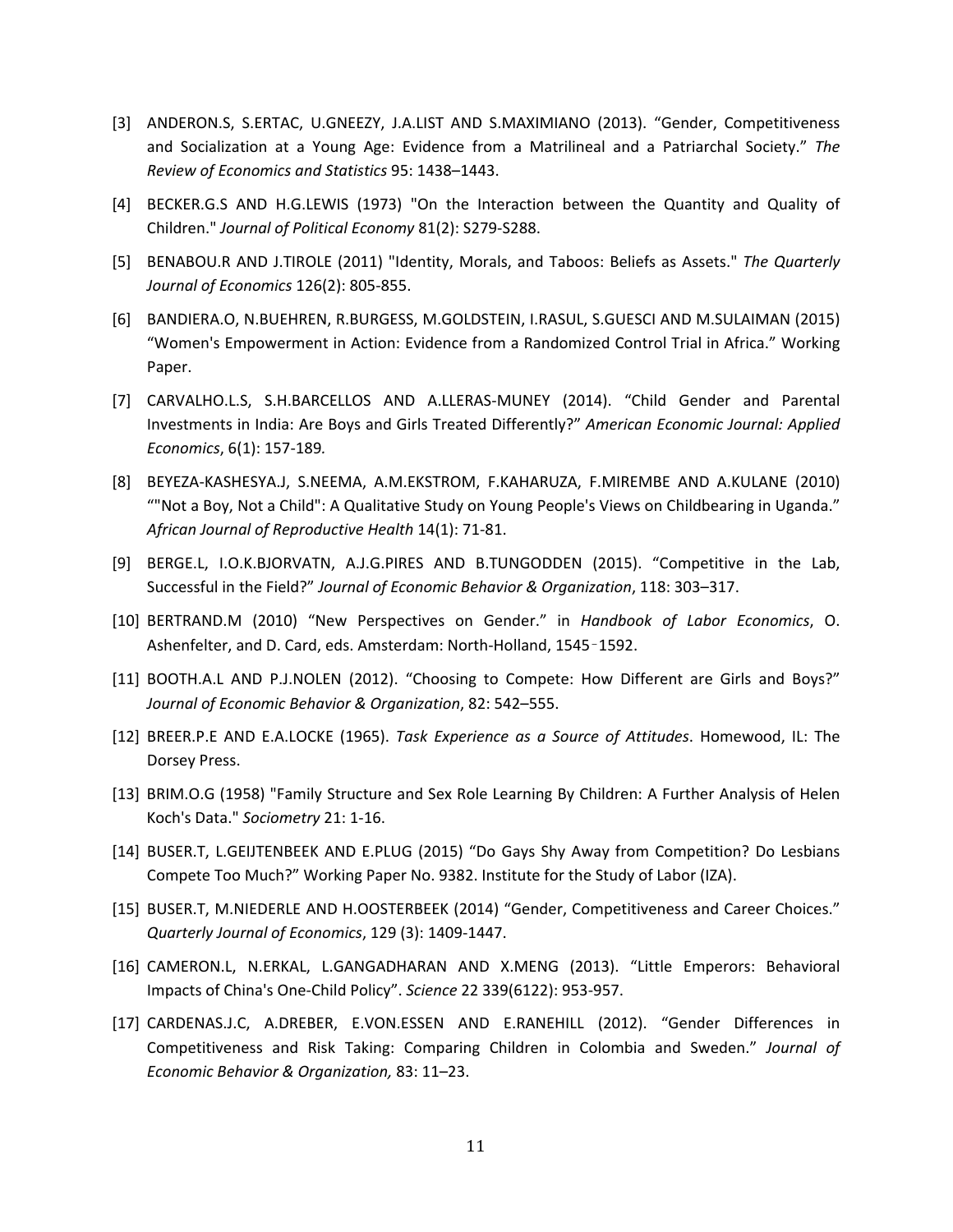- [18] FLORY.J, A.LEIBBRANDT AND J.LIST (2015). "Do Competitive Work Places Deter Female Workers? A Large‐Scale Natural Field Experiment on Gender Differences in Job‐Entry Decisions." *The Review of Economic Studies*, 82: 122–155.
- [19] GARG.A, J.MORDUCH (1998) "Sibling Rivalry and the Gender Gap: Evidence from Child Health Outcomes in Ghana." *Journal of Population Economics,* 11: 471‐493.
- [20] GNEEZY.U, K.L.LEONARD AND J.A.LIST (2009). "Gender Differences in Competition: Evidence from a Matrilineal and a Patriarchal Society." *Econometrica*, 77: 1637–1664.
- [21] JENSEN.R (2012). "Do Labor Market Opportunities Affect Young Women's Work and Family Decisions? Experimental Evidence from India." *Quarterly Journal of Economics,* 127(2): 753–92.
- [22] KHACHATRYAN.K, A.DREBER, E.VON.ESSEN AND E.RANEHILL (2015). "Gender and Preferences at a Young age: Evidence from Armenia." *Journal of Economic Behavior & Organization*, 118: 318‐332.
- [23] KOCH.H (1955) "Some Personality Correlates of Sex, Sibling Position, and Sex of Sibling Among Five and Six Year Children." *Genetic Psychology Monographs*, 52: 3‐50
- [24] MORDUCH.J (2000) "Sibling rivalry in Africa." *American Economic Review,* 90(2): 405‐409.
- [25] NIEDERLE.M. AND L.VESTERLUND (2007) "Do Women Shy Away from Competition? Do Men Compete Too Much?" *Quarterly Journal of Economics*, 122(3): 1067–1101.
- [26] NIEDERLE.M. AND L.VESTERLUND (2011) "Gender and Competition." *Annual Review of Economics,* 3 (1): 601‐630.
- [27] OKUDAIRA.H, Y.KINARI, N.MZUTANI, F.OHTAKE AND A.KAWAGUCHI (2015). "Older Sisters and Younger Brothers: The Impact of Siblings on Preference for Competition." *Personality and Individual Differences*, 82: 81‐89.
- [28] REUBEN.E, P.SAPIENZA AND L.ZINGALES (2015a) "Taste for Competition and the Gender Gap Among Young Business Professionals." NBER Working Paper No. 21695.
- [29] REUBEN.E, M.WISWALL AND B.ZAFAR (2015b). "Preferences and Biases in Educational Choices and Labour Market Expectations: Shrinking the Black Box of Gender." *The Economic Journal*, forthcoming.
- [30] SULLOWAY.F.J (1996) *Born to Rebel: Birth Order, Family Dynamics, and Creative Lives*. Pantheon Books.
- [31] YAMAGUCHI.K. (1989) "A Formal Theory for Male-Preferring Stopping Rules of Chilbearing: Sex Differences in Birth Order and the Number of Siblings." *Demography* 26 (3): 451–65.
- [32] ZHANG.Y.J (2014). "Can Experimental Economics Explain Competitive Behavior Outside of the Lab?" Working Paper.
- [33] ZHANG.Y.J (2015). "Culture, Institutions, and the Gender Gap in Competitive Inclination: Evidence from the Communist Experiment in China." Working Paper.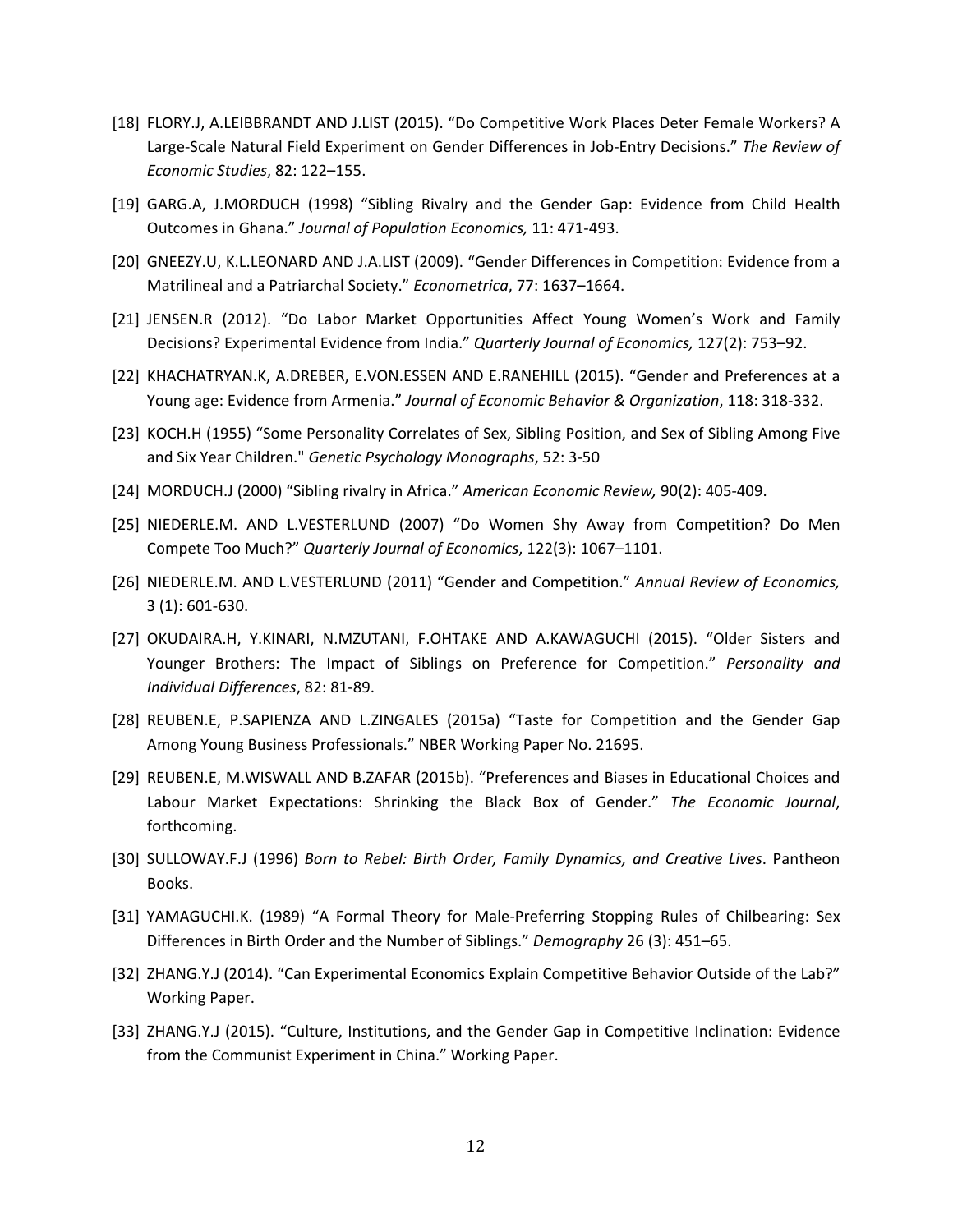## **Table 1. Descriptive Statistics: Sample Characteristics**

Means, standard deviations reported in parentheses, p‐values reported in brackets.

|                            |                |                |                |                  |                |                      | Differences [p-values] |                             |            |
|----------------------------|----------------|----------------|----------------|------------------|----------------|----------------------|------------------------|-----------------------------|------------|
|                            |                |                |                |                  |                | <b>Girls vs Boys</b> |                        | <b>Treatment vs Control</b> |            |
|                            | $(1)$ Full     | Control        |                | <b>Treatment</b> |                | (6) Control          | (7) Treatment          | (8) Girls                   | (9) Boys   |
|                            | Sample         | (2) Girls      | $(3)$ Boys     | (4) Girls        | (5) Boys       | $(3)$ vs $(2)$       | $(5)$ vs $(4)$         | $(4)$ vs $(2)$              | (5) vs (3) |
| Age                        | 16.9<br>(3.15) | 17.2<br>(3.05) | 16.7<br>(2.80) | 16.9<br>(3.38)   | 16.9<br>(3.25) | [.157]               | [.902]                 | [.535]                      | [.525]     |
| Married [yes =1]           | .052<br>(.222) | .072<br>(.260) | .023<br>(.150) | .076<br>(.265)   | .023<br>(.151) | [.128]               | [.012]                 | [.916]                      | [.975]     |
| Has child(ren) [yes $=1$ ] | .095<br>(.293) | .171<br>(.378) | .008<br>(.008) | .135<br>(.342)   | .041<br>(.198) | [.000]               | [.001]                 | [.429]                      | [.039]     |
| Out of school [yes =1]     | .256<br>(.437) | .303<br>(.461) | .205<br>(.405) | .291<br>(.455)   | .203<br>(.404) | [.057]               | [.114]                 | $[.846]$                    | [.984]     |
| <b>Years of schooling</b>  | 9.95<br>(3.01) | 10.3<br>(2.90) | 9.76<br>(3.03) | 9.92<br>(2.90)   | 9.86<br>(3.21) | [.127]               | $[.822]$               | [.324]                      | [.777]     |
| <b>Number of siblings</b>  | 5.34<br>(2.54) | 6.15<br>(3.49) | 5.30<br>(3.01) | 6.16<br>(3.31)   | 5.31<br>(2.99) | [.012]               | [.013]                 | [.990]                      | [.988]     |
| <b>Number of brothers</b>  | 2.74<br>(1.55) | 3.13<br>(2.16) | 2.95<br>(2.57) | 3.20<br>(2.24)   | 2.81<br>(1.94) | $[.446]$             | [.059]                 | [.763]                      | [.601]     |
| <b>Number of sisters</b>   | 2.60<br>(1.59) | 3.14<br>(2.45) | 2.55<br>(2.23) | 3.05<br>(2.25)   | 2.51<br>(1.75) | [.024]               | [.013]                 | [.741]                      | [.886]     |

Notes: Column 1 refers to all participants (girls and boys) across control and treatment communities. Columns 2 and 3 refers to girls and boys from control communities, respectively. Columns 4 and 5 refers to girls and boys from treatment communities, respectively. Columns 6-9 show p-values on tests of equality obtained from an OLS regressions and allows the error term to be clustered by experimental session.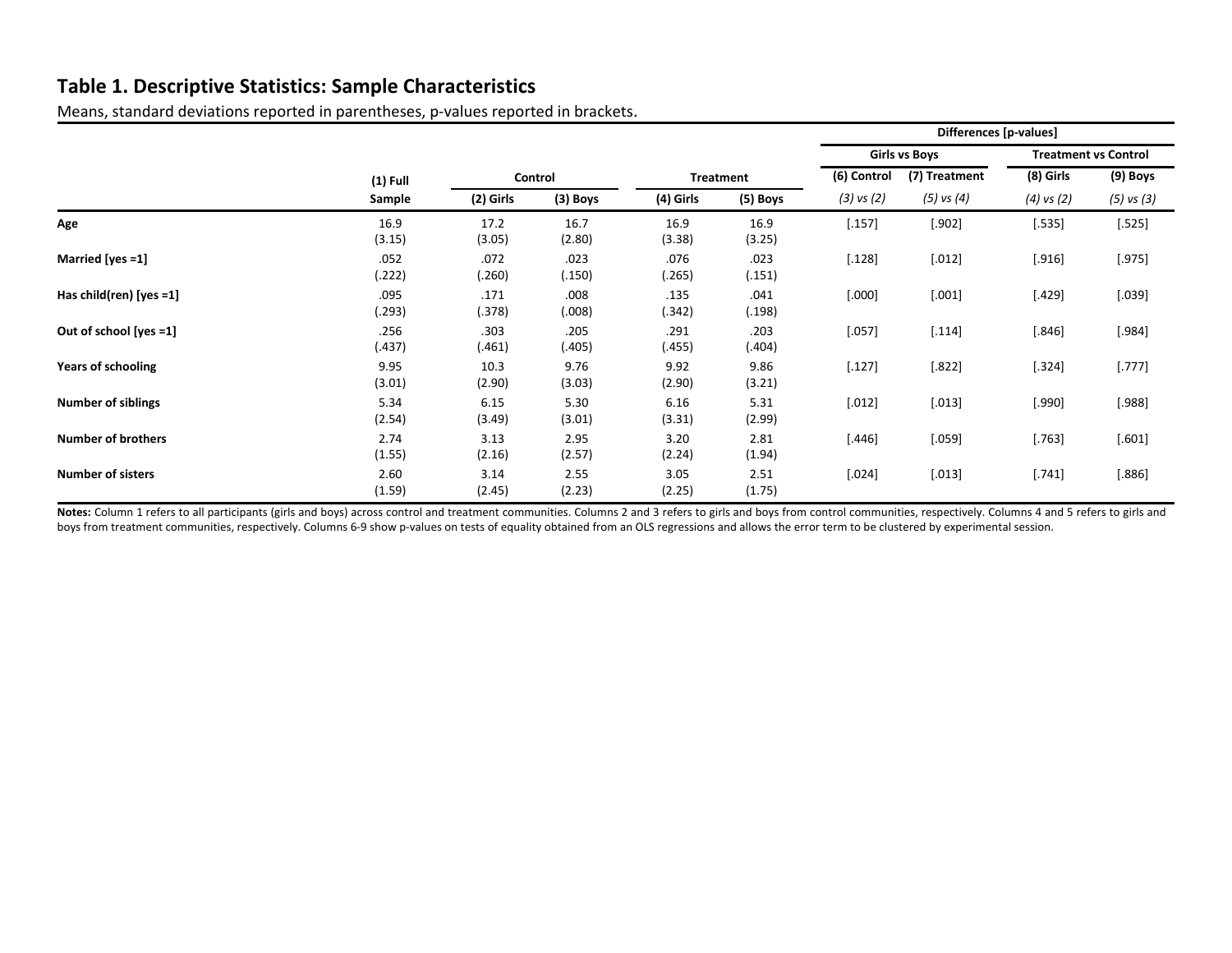## **Table 2. Descriptive Statistics: Experimental Results**

Means, standard deviations reported in parentheses, p‐values reported in brackets.

|                                       |                |                |                |                |                  | Differences [p-values] |                |                             |                |  |
|---------------------------------------|----------------|----------------|----------------|----------------|------------------|------------------------|----------------|-----------------------------|----------------|--|
|                                       |                |                |                |                |                  | <b>Girls vs Boys</b>   |                | <b>Treatment vs Control</b> |                |  |
|                                       | $(1)$ Full     |                | Control        |                | <b>Treatment</b> |                        | (7) Treatment  | (8) Girls                   | (9) Boys       |  |
|                                       | Sample         | (2) Girls      | $(3)$ Boys     | (4) Girls      | (5) Boys         | $(3)$ vs $(2)$         | $(5)$ vs $(4)$ | $(4)$ vs $(2)$              | $(5)$ vs $(3)$ |  |
| Competitive [yes =1]                  | .349<br>(.477) | .362<br>(.482) | .356<br>(.481) | .325<br>(.469) | .372<br>(.485)   | [.919]                 | 323            | $[.460]$                    | [.787]         |  |
| Round 1 performance                   | 8.69<br>(1.88) | 8.62<br>(1.90) | 8.64<br>(1.97) | 8.82<br>(1.81) | 8.61<br>(1.90)   | [.942]                 | 320            | $[.442]$                    | [.923]         |  |
| Round 2 performance                   | 10.4<br>(1.99) | 10.3<br>(1.98) | 10.2<br>(2.03) | 10.6<br>(1.94) | 10.3<br>(2.03)   | [.759]                 | [.259]         | $[.224]$                    | [.693]         |  |
| Submit round 1 to tournament [yes =1] | .375<br>(.484) | .342<br>(.476) | .417<br>(.495) | .367<br>(.483) | .378<br>(.486)   | $[.210]$               | [.788]         | $[.606]$                    | [.517]         |  |
| Confident [yes =1]                    | .478<br>(499.) | .401<br>(.492) | .432<br>(.497) | .498<br>(.501) | .541<br>(.500)   | [.618]                 | [.408]         | $[.059]$                    | [.052]         |  |

Notes: Column 1 refers to all participants (girls and boys) across control and treatment communities. Columns 2 and 3 refers to girls and boys from control communities, respectively. Columns 4 and 5 refers to girls and boys from treatment communities, respectively. Columns 6-9 show p-values on tests of equality obtained from an OLS regressions and allows the error term to be clustered by experimental session. Competitive is a dummy variable equal to 1 if the participant chooses the competitive tournament in round 3, and 0 if instead chooses the uncompetitive piece rate. Confident is a dummy variable equal to 1 if the participant believes to have ranked first during round 1 performance (relative to the other participants in the same session), and 0 otherwise.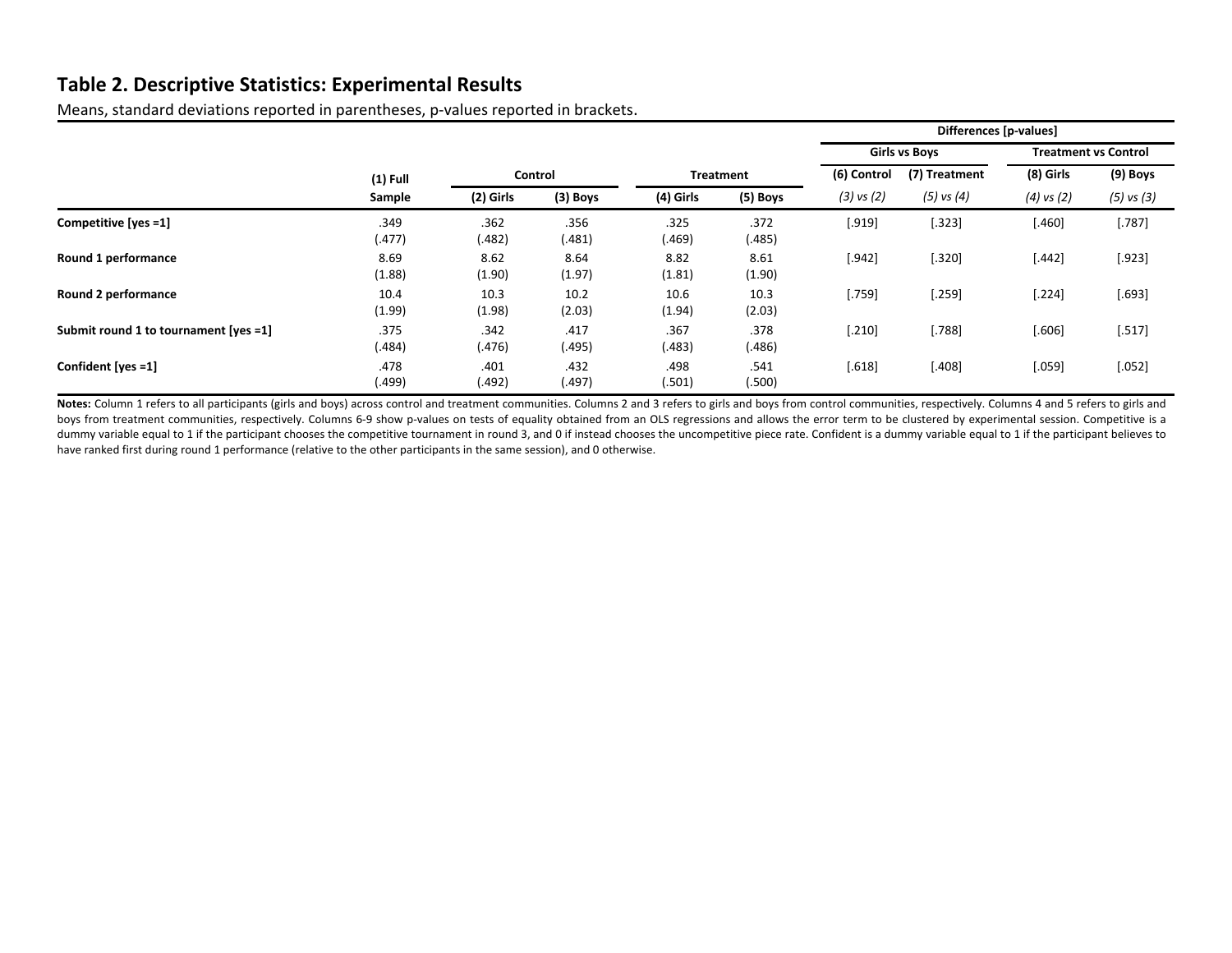# **Table 3. Women's Empowerment and Gender Differences in Competitiveness**

| Dependent variable =1 if participant chooses tournament in Round 3, =0 if instead chooses piece-rate.                     |  |
|---------------------------------------------------------------------------------------------------------------------------|--|
| Linear probability model estimates in Columns 1-3, Probit estimates in Column 4, standard errors reported in parentheses. |  |

|                                                           |                      | <b>Probit Estimates</b>      |                       |                       |
|-----------------------------------------------------------|----------------------|------------------------------|-----------------------|-----------------------|
|                                                           | $(1)$ No<br>controls | (2) Experimental<br>controls | (3) Other<br>controls | $(4)$ All<br>controls |
| Gender gap in control communities $[\beta_1]$             | .006                 | .037                         | .042                  | .045                  |
|                                                           | (.056)               | (.051)                       | (.051)                | (.050)                |
| Program impact on boys $\lbrack \beta_2 \rbrack$          | .016                 | .034                         | .034                  | .036                  |
|                                                           | (.059)               | (.050)                       | (.049)                | (.048)                |
| Gender gap in treatment communities $[\beta_1 + \beta_3]$ | $-.047$              | $-.046$                      | $-.047$               | $-0.036$              |
|                                                           | (.047)               | (.043)                       | (.044)                | (.048)                |
| Program impact on girls $[\beta_2 + \beta_3]$             | $-.037$              | $-.050$                      | $-.054$               | $-0.056$              |
|                                                           | (.050)               | (.044)                       | (.043)                | (.042)                |
| <b>Experimental controls</b>                              | No                   | Yes                          | Yes                   | Yes                   |
| Other controls (socio-demographics)                       | No.                  | No                           | Yes                   | <b>Yes</b>            |
| P-value: $\beta_3=0$                                      | $[.475]$             | $[.206]$                     | [.169]                | [.135]                |
| <b>R-Squared</b>                                          | .002                 | .178                         | .183                  |                       |
| <b>Observations</b>                                       | 693                  | 693                          | 693                   | 693                   |

**Notes:** \*\*\* (\*\*) (\*) indicates significance at 1% (5%) (10%) level. Each column corresponds to <sup>a</sup> separate regression. In all columns the dependent variable is <sup>a</sup> dummy equal to 1 if the participant chooses competitive tournament in round 3, and 0 if instead chooses uncompetitive piece-rate. Linear probability model (OLS) estimates are reported in Columns 1‐3. Probit marginal estimates are reported in Column 4. Robust standard errors clustered by experimental session reported in parentheses (50 clusters). Column 1 only controls for <sup>a</sup> girl dummy, <sup>a</sup> treatment dummy, and their interaction. Column 2 additionally includes experimental controls: participant's performance in round 1, improvement in performance from round 1 to round 2, <sup>a</sup> dummy equal to 1 if the participant believes to have ranked first during round 1 performance and 0 otherwise, and a dummy equal to 1 if the participant chooses to submit past performance in round 1 to tournament and 0 to piece-rate. Columns 3 and 4 additionally control for participant‐level socio‐demographic characteristics: age, years of schooling, indicators for whether the participant is out of school, is married, and has children, total number of siblings, and number of sisters.